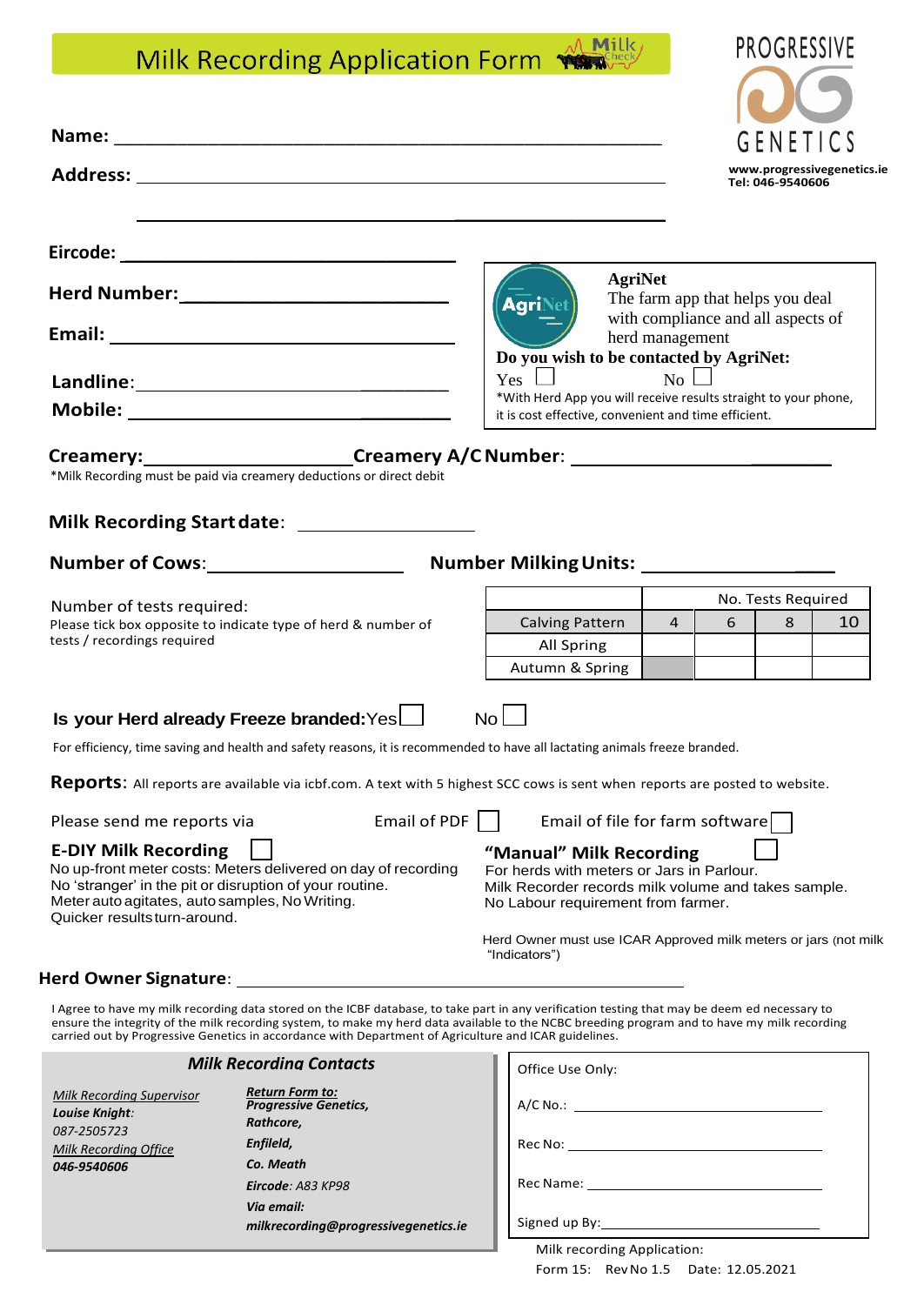To whom it may concern:

I  $*$ , hereby:

- (a) give permission to the Department of Agriculture, Food and the Marine (the "**Department**") to make available a copy of my herd's calf registration data, animal identification and movement system data (AIM) and my name, address, mobile number, animal events data and other relevant cattle breeding data to Irish Cattle Breeding Federation Society Limited ("**ICBF**") for the National Cattle Breeding Database (the "**Database**"). I understand that all such information will be stored in the Database and will be used for the purpose of cattle breeding activities.
- (b) consent and agree to ICBF (i) obtaining any data relating to animals which I either own now, have previously owned, or acquire in the future that ICBF shall consider relevant (including information relating to an animal's performance, health, meat quality and genetic makeup) ("**Animal Data**") from any source available to it including meat processors, vets, AI companies and milk processors; and (ii) entering such Animal Data on its Database and using such Animal Data in any way it deems appropriate in providing its services and carrying out its activities including by making such Animal Data publically available or passing it to third parties including those organisations listed below.
- (c) acknowledge that my personal data as provided in this form (i.e. my name, address, phone number and email address) ("**Personal Data**") will be retained by ICBF in conjunction with the Animal Data and may be used by ICBF when Animal Data is being compiled or assessed and also for the purpose of communicating with me. ICBF's lawful basis for doing this is: the performance of a contract, its legitimate interest in administering its business, compliance with its legal and regulatory obligations and/or your consent (where this has been provided). I also specifically consent to my Personal Data being given to the organisations for the purposes listed below and understand that **I can withdraw this consent in respect of my Personal Data at any time by emailing ICBF at [dpo@icbf.com](mailto:dpo@icbf.com)** .

# **Organisation(s) to which data may be passed:**

# **Progressive Genetics Milk Recording (PGM)**

**- Rathcore, Enfield, Co. Meath A83KP98**

**Purpose(s) for which such data may be shared:**

For the purpose of executing the Milk Recording Service, including report generation, billing, handheld processing, email, text message and written communications

## **Progressive Genetics AI (PGA)**

**- Rathcore, Enfield, Co. Meath A83KP98**

**Purpose(s) for which such data may be shared:**

For the purpose of executing the AI Service, including report generation, billing, handheld processing, email, text message and written communications

### **National Cattle Breeding Centre - NCBC (NB)**

#### **– Unit K4, M7 Business Park, Naas W91 WF59 Purpose(s) for which such data may be shared:**

For the purpose of sourcing animals for the Gene Ireland and NCBC Breeding Program, email, text message and written communications

### **The BTE number(S) that relate to my farming enterprise is/are:**

| Letter | <b>6 Digit Herd Number</b> |  |  | <b>Check</b><br><b>Digit</b> |  |  |
|--------|----------------------------|--|--|------------------------------|--|--|
| e.g. D |                            |  |  |                              |  |  |
|        |                            |  |  |                              |  |  |

|                 |                  | (e.g.3722112345) |
|-----------------|------------------|------------------|
| <b>Address:</b> |                  |                  |
|                 |                  |                  |
|                 |                  |                  |
| Eircode:        |                  |                  |
| Signature:      | Date:<br>/20____ |                  |